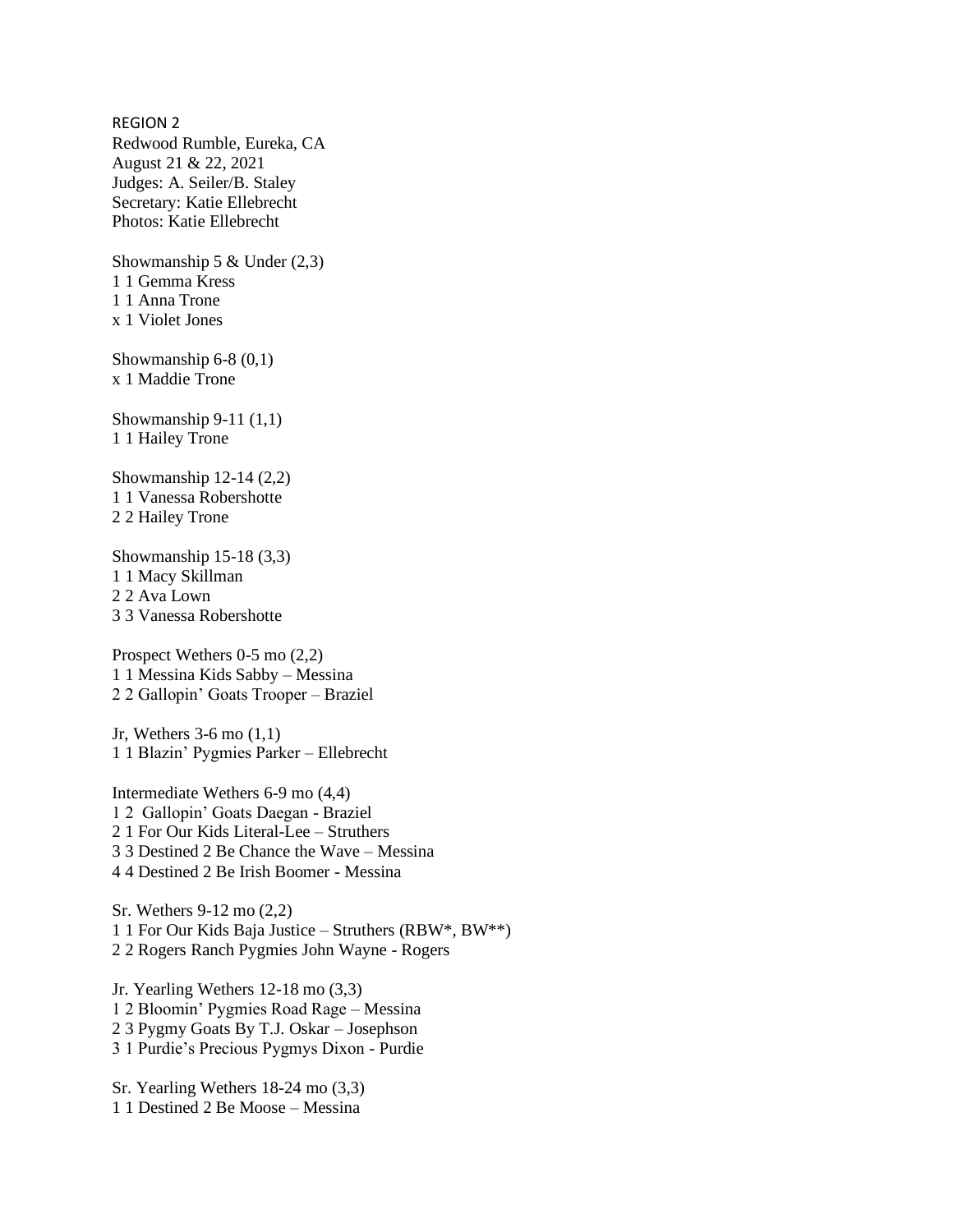2 3 Royal Pygmies Lil Irish Prince – Lown 3 2 Rogers Ranch Pygmies Rubble - Rogers

Wethers 2-3 year old (5,5) 1 1 Riverside Farm Extra Teeto - Schiffman (BW\*, RBW\*\*) 2 2 For Our Kids Castiel – Struthers 3 4 Blackberry Blossom Willie Taylor – Skillman 4 3 Blazin' Pygmies Clyde – Struthers 5 5 K's Heavenly Hill Merlins Rhyd – Kress, G.

Wethers 3-4 year old (2,2) 1 1 Fair View Mr. Right Now – Messina 2 2 Royal Pygmies Valiant Lil Rascal - Lown

Wethers 4 years & older (4,4) 1 1 Valle Verde Holden's Zayn – Miller, G 2 4 K's Heavenly Hill Crazy Joe - Trone 3 2 Cherry Bomb's Helios – Trone 4 3 Little Eden's King Arthur – Lown

Baby Doe Kid 0-2 mo (2,2) 1 1 Three Goats Gruff & Co Ryder – Heflin 2 2 Three Goats Gruff & Co Aurora – Heflin

Baby Doe Kid 2-4 mo (2,2) 1 2 Morgan Crossing Rory – Rogers 2 1 Valle Verde Aero's Phoebe - Miller

Junior Doe Kid 4-6 mo (6,6) 1 2 K's Heavenly Hill That's What She Said – Kress 2 4 Blackberry Blossom Kentucky Morning – Skillman 3 – Gallopin' Goats Dublin Magic – Braziel 4 3 Valle Verde D.A.'s Hayleigh – Miller 5 1 Valle Verde D.A.'s Keera – Miller - 5 Penny Ln Pygmies Estrella – Trone

Intermediate Doe Kid 6-8 mo (3,3) 1 1 Pygmy Goats By T.J. Zoya – Josephson 2 2 Pygmy Goats By T.J. Ona – Emerson 3 3 Haleys Comet Jill - Purdie

Intermediate Doe Kid B 8-10 mo (2,2) 1 2 Gallopin' Goats Carribean Breeze – Braziel 2 1 Destined 2 Be Royal Harmony - Messina

Senior Doe Kid 10-12 mo (5,5) 1 1 K's Heavenly Hill Falonglongway2run – Kress 2 3 Rogers Ranch Pygmies Thyme – Rogers 3 2 Four Our Kids Mandalorian – Struthers 4 4 Flying Diamond A Miss Maple – Robershotte 5 5 Rogers Ranch Pygmies Sage - Rogers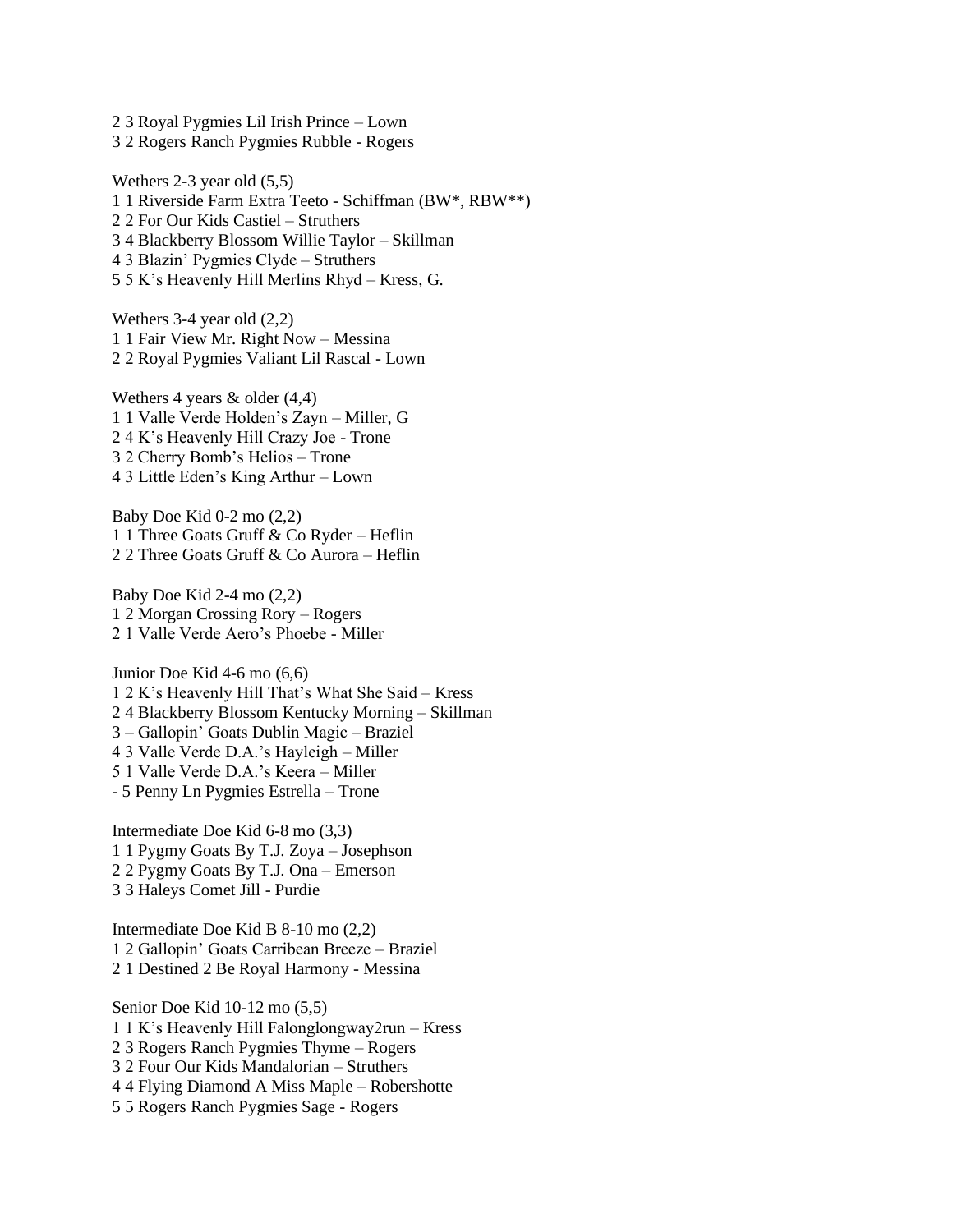Jr. Dry Yearling 12-16 mo (4,4) 1 4 Rogers Ranch Pygmies Clara – Rogers 2 1 K's Heavenly Hill McDreaming – Kress (JCH\*\*) 3 3 Pygmy Goats By T.J. Kataya – Josephson 4 2 Nibbly Goats Sweet Juliet - Wilcox

Intermediate Yearling 16-20 mo (11,11) 1 1 Valle Verde Norse' Damsel – Miller (JCH/RGCH\*, RJCH\*\*) 2 3 Just About Believing Khalea – Schiffman (RJCH\*) 3 4 Rogers Ranch Pygmies Skye – Rogers 4 2 Broken Arrow Pygmies Camille – Josephson 5 5 K's Heavenly Hill Trudy Magnificent - Kress

Sr. Yearling 20-24 mo (7,7) 1 2 K's Heavenly Hill Lucee – Josephson 2 3 Blazin' Pygmies Katrina – Miller, G 3 1 K's Heavenly Hill Night Cap – Kress 4 4 Gallopin' Goats Irish Jig – Braziel 5 5 Gallopin' Goats Wave of Jasmine – Braziel

Milking Does (1,0) 1 x Paramount Pygmies Tina – Heflin

Freshened Yearling (2,2) 1 1 Pygmy Goats By T.J. Zaytina – Josephson 2 2 Pygmy Goats By T.J. Tammi's Waltz - Skillman

Does  $2-2\frac{1}{2}$  years  $(9,8)$ 1 3 Pygmy Goats By T.J. Ozanne – Josephson (RSCH\*) 2 1 Pygmy Goats By T.J. Zabella – Josephson (RSCH/RGCH\*\*) 3 x Cherry Bomb Khloe - Ellebrecht 4 2 For Our Kids Niki Bennett – Struthers 5 4 Fairview Lottie - Heflin

Does 2 ½-3 years (4,4) 1 1 K's Heavenly Hill Rhydding Ratchet – Kress (SCH/GCH\*) 2 2 Flying Turtle's American Juris – Struthers 3 3 Gallopin' Goats Royal Dahlia – Braziel 4 4 Gallopin' Goats Moonlight Voodoo – Braziel

Does 3 years (11,10) 1 1 Riverside Farm Princess Leia – Josephson (SCH/GCH\*\*) 2 4 Falling Star's Ain't No Plain Jane – Messina 3 3 K's Heavenly Hill Mermaid Storm – Kress 4 2 Pygmy Goats By T.J. Zulu – Josephson 5 5 Morgan Crossing Lady Jan - Miller

Does  $4 \& 5$  years  $(5,5)$ 1 3 Valle Verde Holden's Hermoine – Miller, G 2 1 Falling Star's Maggie Mae – Braziel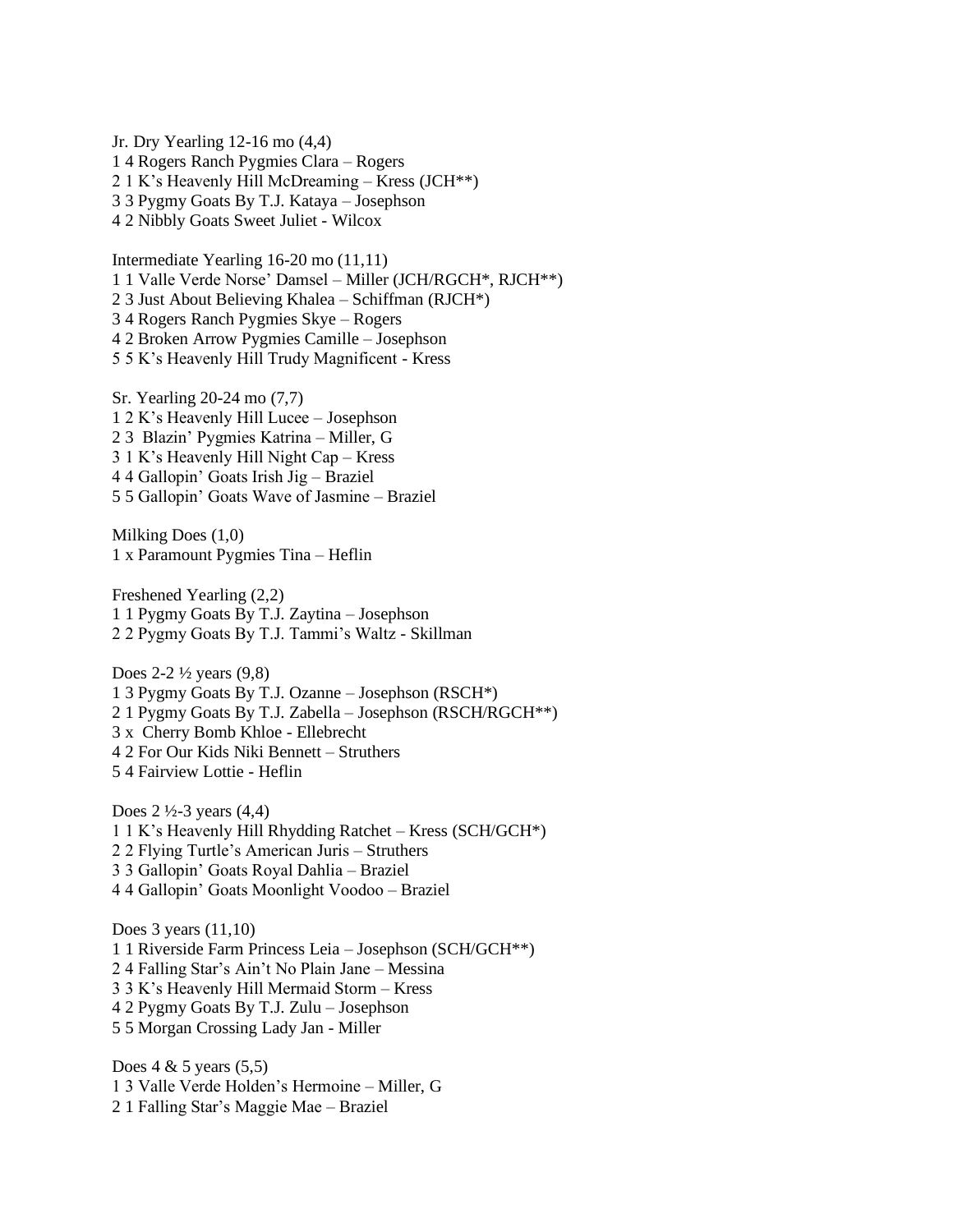3 2 Pygmy Goats By T.J. Omazing – Josephson 4 5 Nibbly Goats Phebe – Wilcox 5 4 Rogers Ranch Pygmies Anabelle - Rogers

Does 6 years & Over (2,2) 1 1 Nibbly Goats Emilia - Wilcox 2 2 Little Eden's Toffee's Margarita – Lown

Baby Buck Kid  $0-3$  mo  $(1,1,1)$ 1 1 Morgan Crossing Rider – Rogers

Junior Buck Kid 3-6 mo (1,2) 1 1 Blackberry Blossom Tennessee Waltz – Skillman (RJCH\*\*) - 2 Valle Verde D.A. Nicodemus - Miller

Intermediate Buck Kid 6-9 mo (1,1) 1 1 Blackberry Blossom Whistler's Waltz - Skillman

Senior Buck Kids 9-12 mo (3,3) 1 2 Rogers Ranch Pygmies Merlin – Rogers (JCH\*) 2 1 Pygmy Goats By T.J. Bear – Josephson (RJCH\*/JCH\*\*) 3 3 K's Heavenly Hill Olaf Springer - Kress

Jr. Yearling Buck 12-16 mo (2,2) 1 1 For Our Kids Krieg – Struthers (SCH/GCH\*) 2 2 Fair View Kiss 'Em - Struthers

Int. Yearling Buck 16-20 mo (1,1) 1 1 Morgan Crossing Whataberger - Rogers

Senior Yearling Bucks 20-24 mo (1,1) 1 1 Pygmy Goats By T.J. Baja - Struthers

Bucks 2 to  $2\frac{1}{2}$  years old  $(4,4)$ 1 1 Nibbly Goats Hector – Wilcox (RSCH/RGCH\*) 2 3 Falling Star's Sgt Pepper – Messina 3 2 Pygmy Goats By T.J. Zavier – Josephson 4 4 Blackberry Blossom Midnight Storm - Skillman

Bucks  $2 \frac{1}{2}$  to 3 years old  $(2,2)$ 1 2 K's Heavenly Hill Let Freedom Ring – Kress 2 1 Pygmy Goats By T.J. Kruz – Josephson (RSCH/RGCH\*\*)

Bucks 3 years old (3,3) 1 2 Haleys Comet Rhyd the Wave – Braziel 2 1 Pygmy Goats By T.J. Kashton – Struthers (SCH/GCH\*\*) 3 3 Valle Verde Holden's Perseus – Miller

Bucks 4 years & older (1,0) 1 x Proverbial Pygmies Yesterdays - Rogers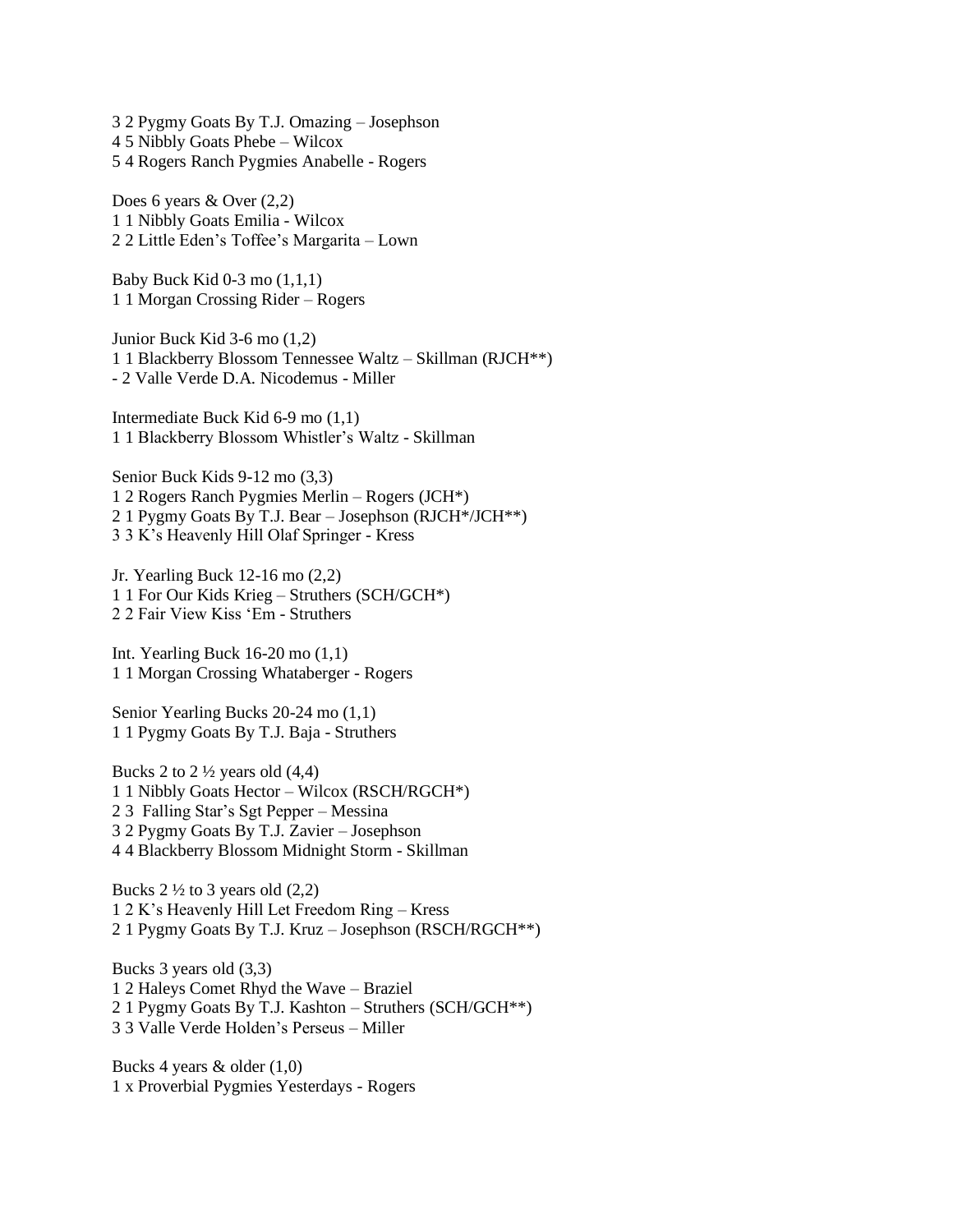BEST WETHER (1) RES BEST WETHER (2) Riverside Farm Extra Teeto S: PGCH Valkyries' A Freedom Rhyd D: Riverside Farm Cleopatra Schiffman

RES BEST WETHER (1) BEST WETHER (2) For Our Kids Baja Justice S: Pygmy Goats By T.J. Baja D: Rude Dogg L5 Jillian **Struthers** 

JUNIOR CH/RES GRAND CH DOE (1) RES JUNIOR CH DOE (2) Valle Verde Norse' Damsel S: Valle Verde Holden's Norseman D: Riverside Farm Calypso Miller

RES JUNIOR CH DOE (1) Just About Believing Khalea S: Pygmy Goats By T.J. Kashton D: Taplacs Kool Kid Khloe Schiffman

SR CH/GRAND CH DOE (1) K's Heavenly Hill Rhydding Ratchet S: PGCH Valkyries' A Freedom Rhyd D: C 4 Rascals Malibu Miss Kress

RES SR CH DOE (1) Pygmy Goats By T.J. Ozanne S: PGCH C 4 Rascals Ritz D:Pygmy Goats By T.J. Oolala Josephson

JUNIOR CH BUCK (1) Rogers Ranch Pygmies Merlin S: Parks' Ark Pygmies Cletus D:Rogers Ranch Pygmies Ellie Rogers

RES JUNIOR CH BUCK (1) JUNIOR CH BUCK (2) Pygmy Goats By T.J. Bear S: PGCH Goose Meadow Gaston D: Pygmy Goats By T.J. Briella Josephson